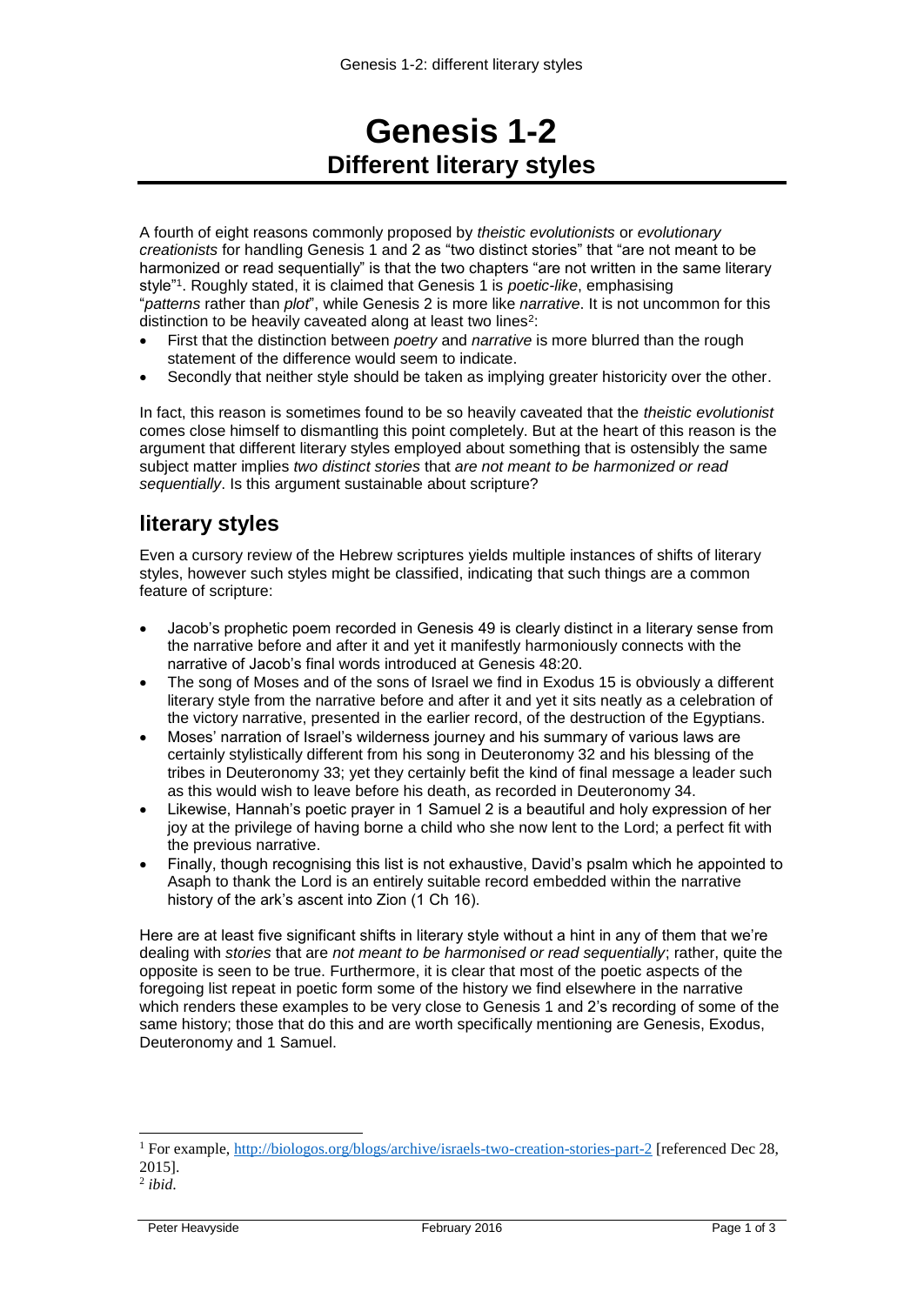Whatever one thinks of *source criticism*<sup>3</sup>, it is clear that in the foregoing examples outside Genesis 1-2, the different literary styles juxtaposed in the scriptures as received are intended to work together harmoniously and to be taken as a single, while multi-faceted, record of the relevant history. Consequently, the *theistic evolutionary* assertion we summarised at the outset is found to be without substance. No evidence has been provided to establish the argument linking *different literary styles* with a conclusion about *distinct stories*. Rather, the foregoing list argues otherwise, and increases the burden of proof that the *theistic evolutionist* must present.

### **an apostolic example**

We have an apostolic example that both clearly draws on Genesis and exhibits the same transition from a kind of poetic style to something closer to narrative whilst simultaneously being scripture that is an internally harmonious record of Jesus Christ's ministry.

The prologue in John 1:1-5 plainly is distinct from the closer to narrative style that begins with the historical record of John the baptist being sent from God to bear witness about the light of the world, about the Lord Jesus Christ (Jn 1:6ff). This prologue also clearly draws on Genesis 1 by quoting the opening expression of Genesis 1:1 in its own opening expression; and there is also reinforcement of this reference to Genesis 1 with statements about *all things being made* (Jn 1:3; cf Ge 1:31) and the contrast of *light* and *darkness* (Jn 1:4-5; cf Ge 1:3-5).

And yet, notwithstanding the distinctive style of John's prologue compared to the remainder of his gospel, it is clearly of one story with the rest of the gospel. This is easily and quickly demonstrated by noting how key words and themes mentioned in the prologue are taken up and expanded in the subsequent gospel as the following samples show:

- *the word*: John 1:1,14
- *life*: John 1:4; 3:15; 6:68; 17:3
- *light*: John 1:4,5; 3:19; 8:12; 12:46
- *darkness*: John 1:5; 8:12; 12:35,46

Furthermore, as the record proceeds, it becomes clear that the description of "the word" in the prologue is a summary description of the one who "became flesh and dwelt among us" (Jn 1:14) as portrayed in the remainder of the gospel. Seeing the way John's gospel is modelled on Genesis confirms the earlier conclusion: *stylistic differences* are not evidence of *distinct stories* that *are not meant to be harmonized or read sequentially*.

# **purposeful scripture**

But the fact we now have evidence of at least two books following the same pattern of transitioning from a near-poetic style to narrative demonstrates more than this. The commonality of stylistic structure we see across Genesis and John shows that we are not dealing with an accident of redaction process when moving from one style to another but with purposeful scripture. The commonality of transition we see in both Genesis and John shows it is evidently a feature of certain kinds of scripture to be structured this way<sup>4</sup>; what is scripture's purpose in this?

-

<sup>&</sup>lt;sup>3</sup> "*Source criticism*, as the term is used in biblical criticism, refers to the attempt to establish the sources used by the author and/or redactor of the final text"

[<sup>\(</sup>https://en.wikipedia.org/wiki/Source\\_criticism#Source\\_criticism\\_in\\_biblical\\_studies](https://en.wikipedia.org/wiki/Source_criticism#Source_criticism_in_biblical_studies) [cited Jan 4, 2016]. I mention this here because assumptions about *source criticism* frequently lie behind *theistic evolutionary* readings of scripture and this certainly is the case where *distinct literary styles* are taken as *distinct stories*. I do not object to the methodologies of *source criticism* here, only to the application and conclusions.

<sup>4</sup> Another example can be seen in Matthew's opening chapter. The gospel's *patterning* of Jesus' genealogy around three times fourteen generations renders it susceptible to Peter Enns' description of Genesis 1 as emphasising "*patterns* rather than *plot*" [\(http://biologos.org/blogs/archive/israels-two](http://biologos.org/blogs/archive/israels-two-creation-stories-part-2)[creation-stories-part-2](http://biologos.org/blogs/archive/israels-two-creation-stories-part-2) [cited Dec 28, 2015]). And yet the way the remainder of the gospel takes up the themes of Jesus being the promised king, the seed of Abraham shows that Matthew 1 is of one story with the rest of the gospel.